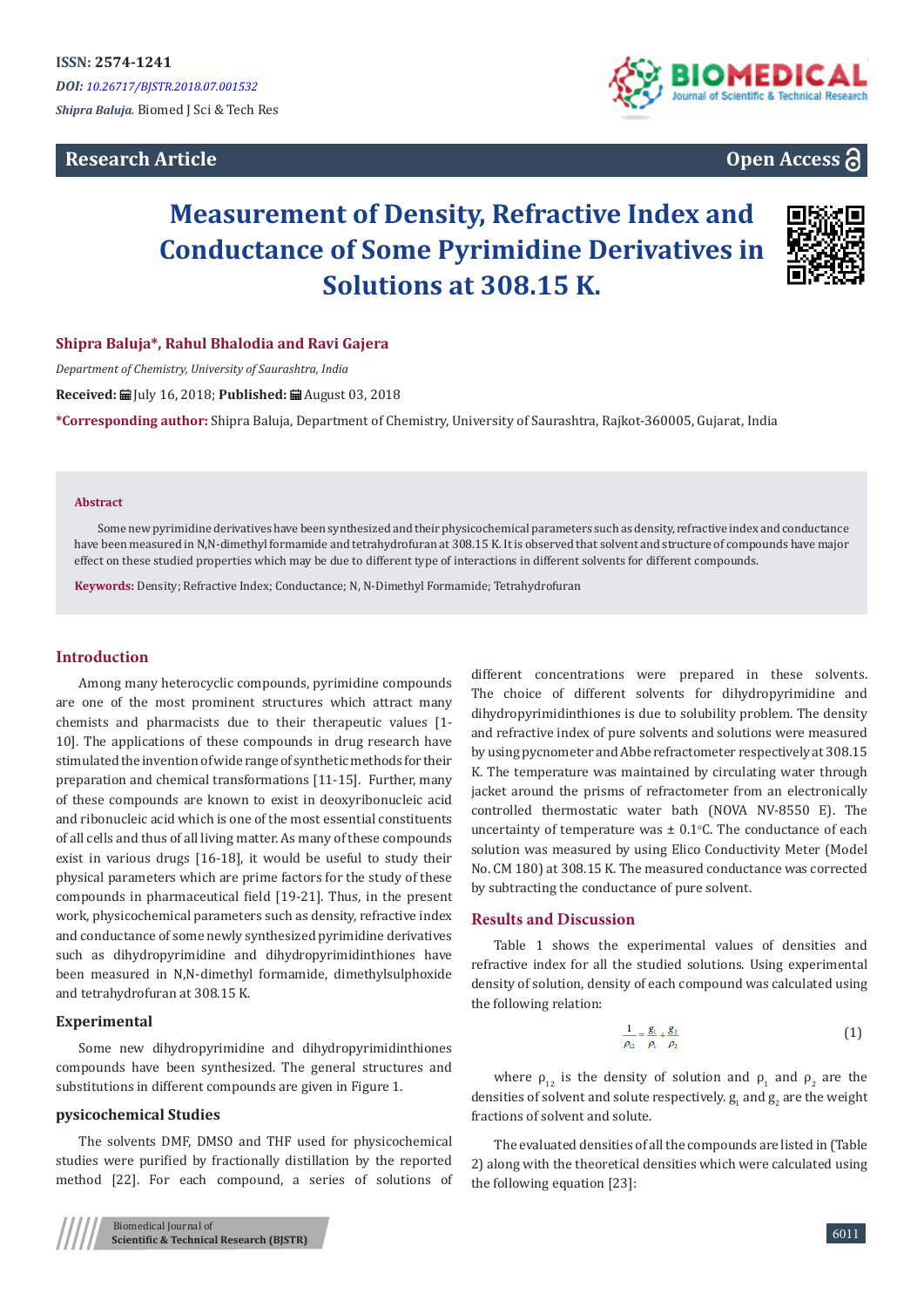# **Table 1:** The density  $(\rho_{12})$  and refractive index (n) of synthesized compounds at 308.15K.

| Conc.       | $\boldsymbol{\rho}_{12}$ | $\mathbf n$             | $\rho_{12}$ | $\bf n$ |
|-------------|--------------------------|-------------------------|-------------|---------|
| $\mathbf M$ | $g.cm^{-3}$              |                         | $g.cm^{-3}$ |         |
|             |                          | Dihydropyrimidinthiones |             |         |
|             | <b>DMF</b>               |                         | <b>THF</b>  |         |
|             |                          | $SSN-1$                 |             |         |
| 0.00        | 0.9338                   | 1.4239                  | 0.8798      | 1.4016  |
| $0.01\,$    | 0.9413                   | 1.4241                  | 0.8832      | 1.4038  |
| 0.02        | 0.9433                   | 1.4249                  | 0.8868      | 1.4043  |
| 0.04        | 0.9470                   | 1.4261                  | 0.8898      | 1.4059  |
| 0.06        | 0.9481                   | 1.4275                  | 0.8941      | 1.4076  |
| $0.08\,$    | 0.9523                   | 1.4289                  | 0.8972      | 1.4082  |
| 0.10        | 0.9569                   | 1.4313                  | 0.9005      | 1.4097  |
|             |                          | $SSN - 2$               |             |         |
| 0.01        | 0.9427                   | 1.4242                  | 0.8822      | 1.4032  |
| 0.02        | 0.9447                   | 1.4248                  | 0.8843      | 1.4041  |
| 0.04        | 0.9453                   | 1.4259                  | 0.8863      | 1.4057  |
| 0.06        | 0.9466                   | 1.4273                  | 0.8891      | 1.4063  |
| $0.08\,$    | 0.9485                   | 1.4291                  | 0.8925      | 1.4076  |
| 0.10        | 0.9494                   | 1.4308                  | 0.8962      | 1.4082  |
|             |                          | $SSN - 3$               |             |         |
| $0.01\,$    | 0.9409                   | 1.4243                  | 0.8840      | 1.4035  |
| 0.02        | 0.9418                   | 1.4248                  | 0.8864      | 1.4053  |
| 0.04        | 0.9462                   | 1.4257                  | 0.8886      | 1.4069  |
| 0.06        | 0.9484                   | 1.4268                  | 0.8917      | 1.4083  |
| 0.08        | 0.9495                   | 1.4289                  | 0.8941      | 1.4098  |
| 0.10        | 0.9553                   | 1.4292                  | 0.8978      | 1.4111  |
|             |                          | $SSN - 4$               |             |         |
| 0.01        | 0.9434                   | 1.4247                  | 0.8832      | 1.4031  |
| 0.02        | 0.9457                   | 1.4255                  | 0.8861      | 1.4044  |
| 0.04        | 0.9471                   | 1.4265                  | 0.8900      | 1.4069  |
| 0.06        | 0.9485                   | 1.4277                  | 0.8948      | 1.4087  |
| $0.08\,$    | 0.9504                   | 1.4286                  | 0.8981      | 1.4093  |
| 0.10        | 0.9527                   | 1.4298                  | 0.9002      | 1.4118  |
|             |                          | $SSN - 5$               |             |         |
| 0.01        | 0.9421                   | 1.4249                  | 0.8845      | 1.4056  |
| 0.02        | 0.9438                   | 1.4256                  | 0.8872      | 1.4061  |
| 0.04        | 0.9468                   | 1.4269                  | 0.8898      | 1.4082  |
| 0.06        | 0.9479                   | 1.4289                  | 0.8925      | 1.4092  |
| 0.08        | 0.9494                   | 1.4292                  | 0.8960      | 1.4122  |
| 0.10        | 0.9512                   | 1.4311                  | 0.8991      | 1.4138  |
|             |                          | $SSN - 6$               |             |         |
| 0.00        | 0.9338                   | 1.4239                  | 0.8798      | 1.4016  |
| 0.01        | 0.9431                   | 1.4250                  | 0.8812      | 1.4036  |
| 0.02        | 0.9448                   | 1.4258                  | 0.8862      | 1.4052  |
| 0.04        | 0.9454                   | 1.4270                  | 0.8904      | 1.4065  |

**Cite this article:** Shipra B, Rahul B, Ravi G. Measurement of Density, Refractive Index and Conductance of Some Pyrimidine Derivatives in Solutions at 308.15 K. Biomed J Sci&Tech Res 7(4)- 2018. BJSTR. MS.ID.001532. DOI: [10.26717/ BJSTR.2018.07.001532](http://dx.doi.org/10.26717/BJSTR.2018.07.001532). 6012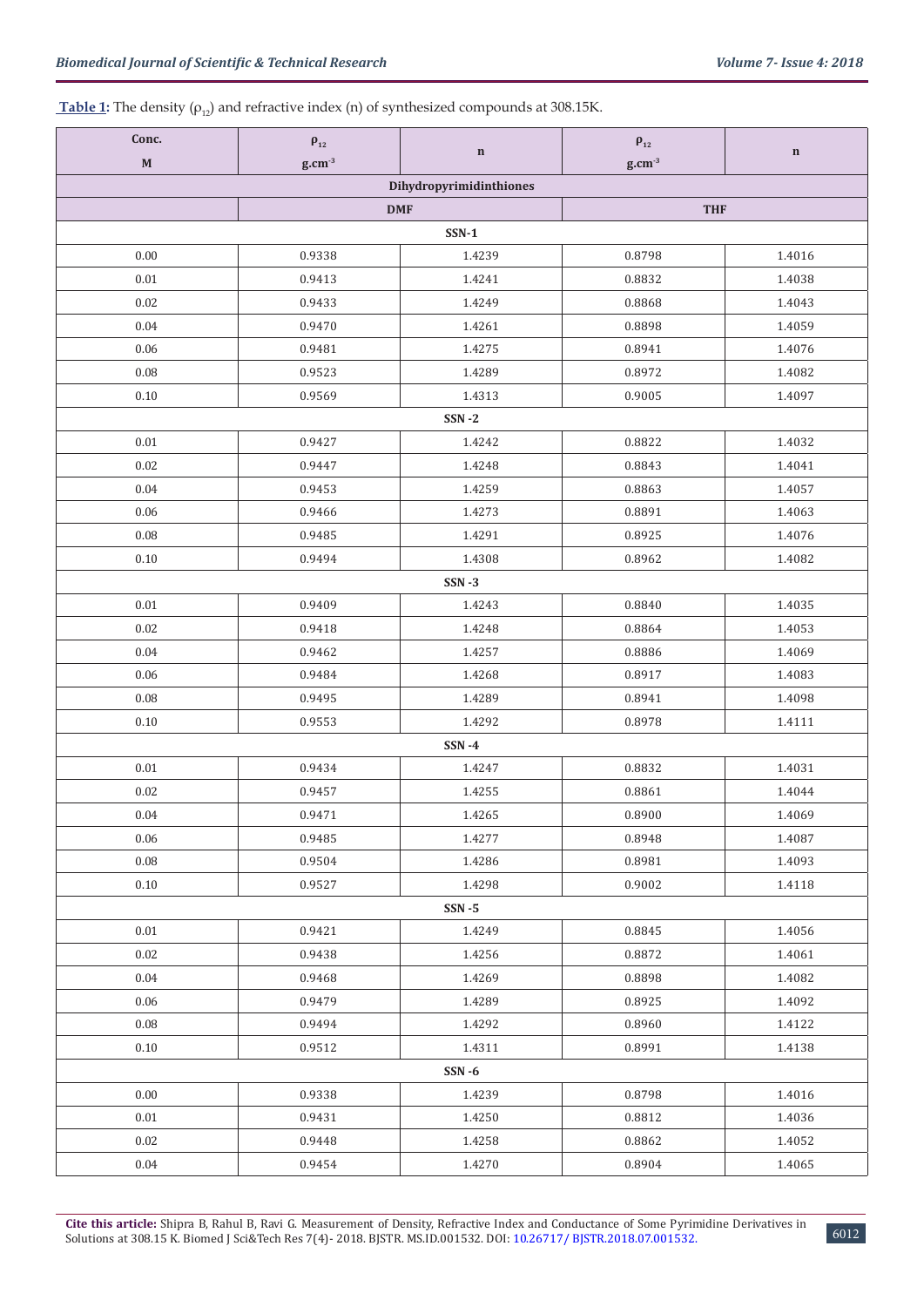| 0.06     | 0.9481     | 1.4282            | 0.8935      | 1.4079 |  |  |  |  |
|----------|------------|-------------------|-------------|--------|--|--|--|--|
| 0.08     | 0.9521     | 1.4291            | 0.8962      | 1.4091 |  |  |  |  |
| $0.10\,$ | 0.9574     | 1.4305            | 0.8992      | 1.4108 |  |  |  |  |
|          |            | $SSN - 7$         |             |        |  |  |  |  |
| 0.01     | 0.9431     | 1.4253            | 0.8836      | 1.4034 |  |  |  |  |
| 0.02     | 0.9454     | 1.4264            | 0.8865      | 1.4049 |  |  |  |  |
| 0.04     | 0.9471     | 1.4276            | 0.8905      | 1.4059 |  |  |  |  |
| 0.06     | 0.9489     | 1.4290            | 0.8954      | 1.4070 |  |  |  |  |
| 0.08     | 0.9506     | 1.4308            | 0.8982      | 1.4082 |  |  |  |  |
| $0.10\,$ | 0.9514     | 1.4320            | 0.9022      | 1.4098 |  |  |  |  |
|          |            | $SSN - 8$         |             |        |  |  |  |  |
| $0.01\,$ | 0.9413     | 1.4242            | 0.8871      | 1.4031 |  |  |  |  |
| 0.02     | 0.9437     | 1.4247            | 0.8894      | 1.4046 |  |  |  |  |
| 0.04     | 0.9450     | 1.4269            | 0.8924      | 1.4056 |  |  |  |  |
| 0.06     | 0.9486     | 1.4289            | 0.8947      | 1.4079 |  |  |  |  |
| 0.08     | 0.9533     | 1.4295            | 0.8981      | 1.4086 |  |  |  |  |
| $0.10\,$ | 0.9552     | 1.4312            | 0.9002      | 1.4112 |  |  |  |  |
|          |            | <b>SSN-9</b>      |             |        |  |  |  |  |
| $0.01\,$ | 0.9420     | 1.4243            | 0.8864      | 1.4034 |  |  |  |  |
| 0.02     | 0.9456     | 1.4269            | 0.8892      | 1.4048 |  |  |  |  |
| $0.04\,$ | 0.9482     | 1.4272            | 0.8942      | 1.4058 |  |  |  |  |
| 0.06     | 0.9512     | 1.4281            | 0.8974      | 1.4066 |  |  |  |  |
| 0.08     | 0.9532     | 1.4309            | 0.9005      | 1.4079 |  |  |  |  |
| $0.10\,$ | 0.9563     | 1.4320            | 0.9044      | 1.4091 |  |  |  |  |
|          |            | Dihydropyrimidine |             |        |  |  |  |  |
|          | <b>DMF</b> |                   | <b>DMSO</b> |        |  |  |  |  |
|          |            | $SNO-1$           |             |        |  |  |  |  |
| $0.00\,$ | 0.9338     | 1.4239            | 1.0959      | 1.4716 |  |  |  |  |
| $0.01\,$ | 0.9494     | 1.4261            | 1.0971      | 1.4719 |  |  |  |  |
| 0.02     | 0.9506     | 1.4274            | 1.0982      | 1.4729 |  |  |  |  |
| 0.04     | 0.9531     | 1.4291            | 1.0989      | 1.4733 |  |  |  |  |
| 0.06     | 0.9555     | 1.4308            | 1.0998      | 1.4739 |  |  |  |  |
| 0.08     | 0.9577     | 1.4321            | 1.1004      | 1.4745 |  |  |  |  |
| $0.10\,$ | 0.9584     | 1.4336            | 1.1012      | 1.4779 |  |  |  |  |
|          | $SNO - 2$  |                   |             |        |  |  |  |  |
| 0.01     |            |                   |             |        |  |  |  |  |
| 0.02     | 0.9485     | 1.4237            | 1.0971      | 1.4722 |  |  |  |  |
|          | 0.9498     | 1.4248            | 1.0987      | 1.4729 |  |  |  |  |
| 0.04     | 0.9516     | 1.4257            | 1.0992      | 1.4732 |  |  |  |  |
| 0.06     | 0.9536     | 1.4275            | 1.1005      | 1.4739 |  |  |  |  |
| $0.08\,$ | 0.9554     | 1.4283            | 1.1017      | 1.4746 |  |  |  |  |
| 0.10     | 0.9571     | 1.4308            | 1.1023      | 1.4759 |  |  |  |  |
|          |            | $SNO - 3$         |             |        |  |  |  |  |
| 0.01     | 0.9488     | 1.4223            | 1.0965      | 1.4728 |  |  |  |  |
| 0.02     | 0.9490     | 1.4231            | 1.0973      | 1.4733 |  |  |  |  |
| 0.04     | 0.9520     | 1.4235            | 1.1002      | 1.4741 |  |  |  |  |
| 0.06     | 0.9527     | 1.4241            | 1.1009      | 1.4749 |  |  |  |  |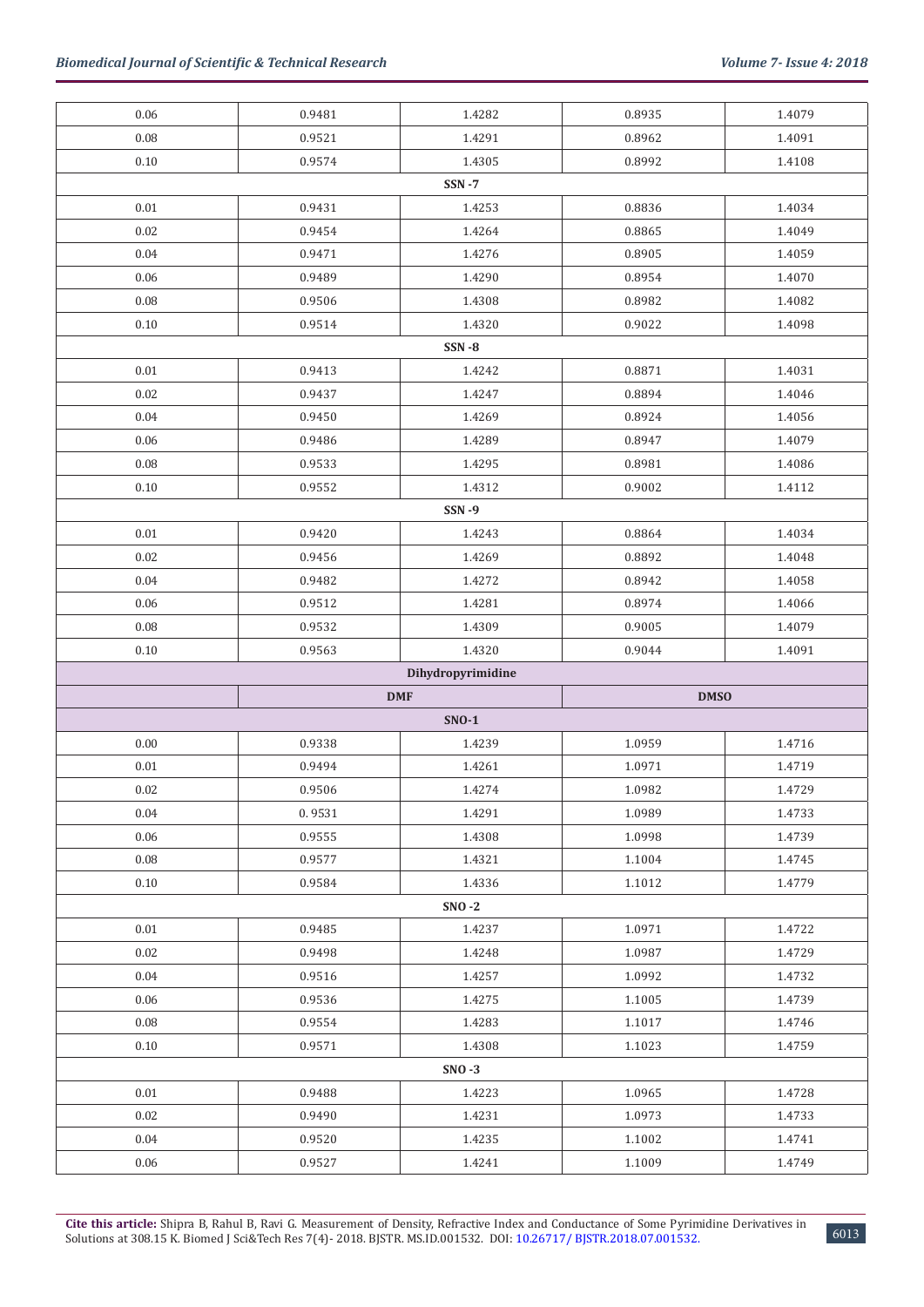| 0.08     | 0.9543 | 1.4249    | 1.1010 | 1.4762 |
|----------|--------|-----------|--------|--------|
| 0.10     | 0.9565 | 1.4265    | 1.1026 | 1.4779 |
|          |        | SNO-4     |        |        |
| 0.01     | 0.9470 | 1.4219    | 1.0974 | 1.4728 |
| 0.02     | 0.9474 | 1.4226    | 1.0982 | 1.4735 |
| 0.04     | 0.9478 | 1.4231    | 1.0992 | 1.4748 |
| 0.06     | 0.9484 | 1.4238    | 1.0996 | 1.4762 |
| 0.08     | 0.9489 | 1.4249    | 1.1010 | 1.4778 |
| 0.10     | 0.9505 | 1.4255    | 1.1027 | 1.4783 |
|          |        | $SNO - 5$ |        |        |
| 0.01     | 0.9494 | 1.4225    | 1.0969 | 1.4719 |
| 0.02     | 0.9517 | 1.4234    | 1.0985 | 1.4723 |
| 0.04     | 0.9530 | 1.4243    | 1.0996 | 1.4729 |
| 0.06     | 0.9555 | 1.4253    | 1.1003 | 1.4741 |
| 0.08     | 0.9577 | 1.4258    | 1.1017 | 1.4749 |
| 0.10     | 0.9597 | 1.4283    | 1.1036 | 1.4756 |
|          |        | $SNO - 6$ |        |        |
| 0.00     | 0.9453 | 1.4218    | 1.0971 | 1.4722 |
| 0.01     | 0.9487 | 1.4219    | 1.0987 | 1.4729 |
| 0.02     | 0.9505 | 1.4227    | 1.0992 | 1.4732 |
| 0.04     | 0.9518 | 1.4233    | 1.1005 | 1.4739 |
| 0.06     | 0.9547 | 1.4249    | 1.1017 | 1.4746 |
| 0.08     | 0.9554 | 1.4259    | 1.1023 | 1.4759 |
| 0.10     | 0.9566 | 1.4273    | 1.0971 | 1.4722 |
|          |        | SNO-7     |        |        |
| 0.01     | 0.9485 | 1.4253    | 0.8836 | 1.4034 |
| 0.02     | 0.9500 | 1.4264    | 0.8865 | 1.4049 |
| 0.04     | 0.9515 | 1.4276    | 0.8905 | 1.4059 |
| 0.06     | 0.9528 | 1.4290    | 0.8954 | 1.4070 |
| $0.08\,$ | 0.9535 | 1.4308    | 0.8982 | 1.4082 |
| 0.10     | 0.9546 | 1.4320    | 0.9022 | 1.4098 |
|          |        | $SNO - 8$ |        |        |
| 0.01     | 0.9505 | 1.4219    | 0.8871 | 1.4031 |
| 0.02     | 0.9523 | 1.4224    | 0.8894 | 1.4046 |
| 0.04     | 0.9558 | 1.4230    | 0.8924 | 1.4056 |
| 0.06     | 0.9581 | 1.4236    | 0.8947 | 1.4079 |
| 0.08     | 0.9587 | 1.4241    | 0.8981 | 1.4086 |
| 0.10     | 0.9595 | 1.4249    | 0.9002 | 1.4112 |
|          |        | SNO-9     |        |        |
| 0.01     | 0.9508 | 1.4224    | 0.8864 | 1.4034 |
| 0.02     | 0.9524 | 1.4232    | 0.8892 | 1.4048 |
| 0.04     | 0.9558 | 1.4239    | 0.8942 | 1.4058 |
| 0.06     | 0.9576 | 1.4252    | 0.8974 | 1.4066 |
| 0.08     | 0.9605 | 1.4268    | 0.9005 | 1.4079 |
| 0.10     | 0.9617 | 1.4281    | 0.9044 | 1.4091 |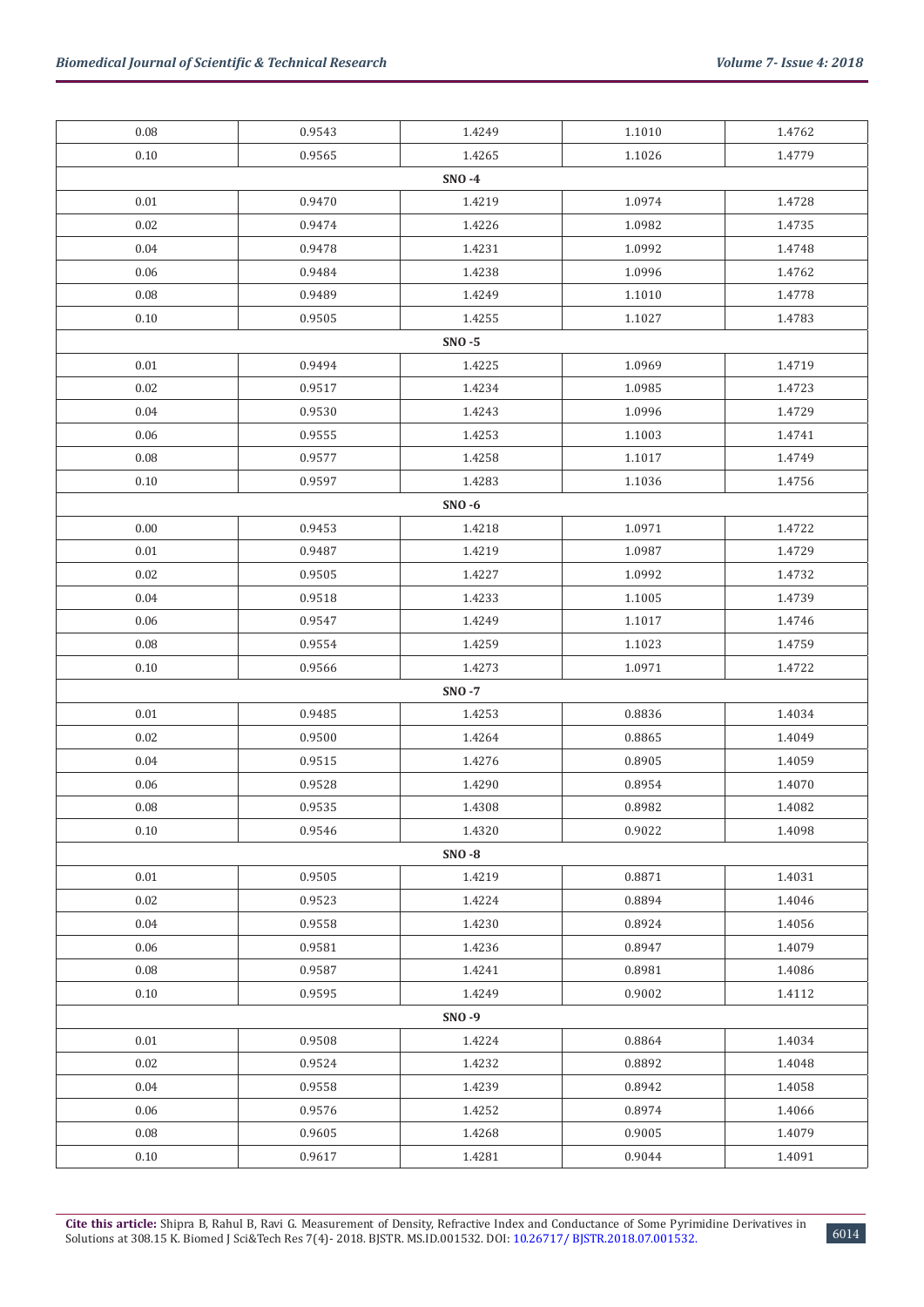| Dihydropyrimidinthiones |            |                                           |        |  |  |  |
|-------------------------|------------|-------------------------------------------|--------|--|--|--|
|                         |            | <b>Experimental Density (g.cm-3)</b>      |        |  |  |  |
| <b>Compound Code</b>    | <b>DMF</b> | Theoretical Density (g.cm <sup>-3</sup> ) |        |  |  |  |
| $SSN - 1$               | 1.7358     | 1.6886                                    | 1.3512 |  |  |  |
| $SSN - 2$               | 1.3335     | 1.4658                                    | 1.3682 |  |  |  |
| $SSN - 3$               | 1.6717     | 1.4804                                    | 1.3782 |  |  |  |
| $SSN - 4$               | 1.4420     | 1.7781                                    | 1.4649 |  |  |  |
| $SSN - 5$               | 1.4205     | 1.5618                                    | 1.4731 |  |  |  |
| $SSN - 6$               | 1.6642     | 1.6393                                    | 1.4689 |  |  |  |
| $SSN - 7$               | 1.3714     | 1.7655                                    | 1.4689 |  |  |  |
| $SSN - 8$               | 1.6753     | 1.5265                                    | 1.4714 |  |  |  |
| SSN-9                   | 1.6554     | 1.8272                                    | 1.5120 |  |  |  |
|                         |            | Dihydropyrimidine                         |        |  |  |  |
|                         | <b>DMF</b> | <b>DMSO</b>                               |        |  |  |  |
| $SNO-1$                 | 1.3746     | 1.2347                                    | 1.0526 |  |  |  |
| $SNO - 2$               | 1.3226     | 1.3201                                    | 1.0749 |  |  |  |
| $SNO - 3$               | 1.2560     | 1.3168                                    | 1.1127 |  |  |  |
| $SNO - 4$               | 1.0622     | 1.3006                                    | 1.0749 |  |  |  |
| $SNO - 5$               | 1.1847     | 1.3355                                    | 1.0526 |  |  |  |
| $SNO - 6$               | 1.2962     | 1.3029                                    | 1.1319 |  |  |  |
| $SNO - 7$               | 1.2596     | 1.2999                                    | 1.1127 |  |  |  |
| $SNO - 8$               | 1.3454     | 1.3186                                    | 1.1588 |  |  |  |
| SNO-9                   | 1.3263     | 1.2204                                    | 1.1695 |  |  |  |

 **Table 2:** Experimental and theoretical densities of compounds at 308.15 K.

$$
\rho = KM / N_A \sum \Delta V_i \tag{2}
$$

where ρ is the density of the compound, K is packing fraction (0.599), M is the molecular weight of the compound,  $N_A$  is the Avogadro's number and  $\Delta V_i$  is the volume increment of the atoms and atomic groups present in the compound.

Comparison of densities values showed that theoretical density values are different from those evaluated from experimental data. Further, for the same compound, density in the two solvents is different. This suggests that solvent plays an important role. In solutions, compounds interact differently depending upon their substitution, structure and nature of solvent. These molecular interactions affect volume which causes change in density.

Further, the molar refraction of a pure liquid (MRD)1 were calculated by the following equation:

$$
(MRD)_1 = \left[\frac{n^2 - 1}{n^2 + 1}\right] \frac{M}{\rho} \tag{3}
$$

where n, M and ρ are refractive index, molecular weight and density pure liquid respectively.

For solutions, the following equation was used to determining molar refraction:

$$
(MRD)_{12} = \left[\frac{n_{12}^2 - 1}{n_{12}^2 + 1}\right] \left[\frac{X_1M_1 + X_2M_2}{\rho_{12}}\right]
$$
 (4)

where  $n_{12}$  and  $p_{12}$  are refractive index and density of solution respectively.  $X_1$  and  $X_2$  are the mole fractions and  $M_1$  and  $M_2$  are the molecular weight of the solvent and solute respectively.

From the values of the molar refraction of solution and pure solvent, molar refraction of solid compounds was determined by following equation:

$$
(MRD)_{12} = X_1 (MRD)_1 + X_2 (MRD)_2
$$
 (5)

From the density and molar refraction data, the refractive indexes of all the compounds were calculated from equation (5). The molar refraction (MRD)<sub>2</sub> and refractive index of all the compounds are reported in Table 3 for 0.1M solution.

It is evident from Table 3 that both  $(MRD)_{2}$  and refractive index of compounds are different in each solvent. This again proves that in different solvents, intermolecular interactions are different, which affect these parameters. In some solvents, there may be interaction between solute and solvent molecules where as in others breakage of bonds may take place. As refractive index and molar refraction depends not only upon atomic refraction but also upon single, double or triple bonds, these parameters are affected by the type of interactions taking place in solution. Further, bond polarity also causes change in molar refraction. Thus, type of solvent affects the refractive index and molar refraction of a solute. The measured conductance (k) of each solution after correction is listed in Table 4. It is observed that for all the studied compounds, conductance increases with concentration in all the solvents. For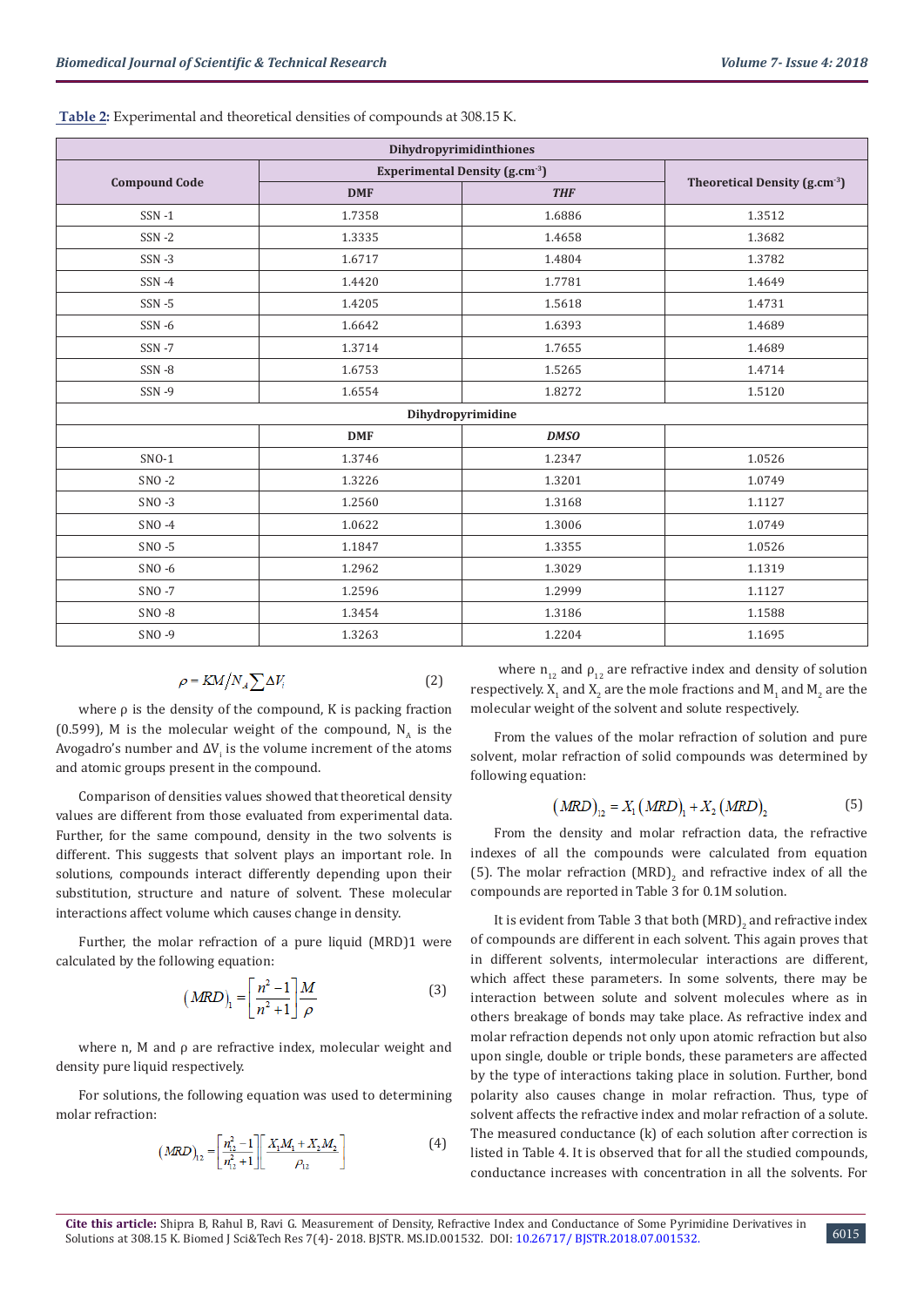dihydropyrimidinthiones compounds, conductance is lower in THF than that of DMF which may be due to greater electro relaxation effect owing to the higher permittivity of THF, which contributes interionic repulsions to a larger extent [24]. For dihydropyrimidine, conductivity is less in DMSO than that in DMF.

**Table 3:** Molar refraction (MRD)<sub>2</sub> and refractive index (n) of 0.1 M solutions of compounds at 308.15 K.

| Dihydropyrimidinthiones |                     |             |                     |             |  |  |
|-------------------------|---------------------|-------------|---------------------|-------------|--|--|
|                         | <b>Solvents</b>     |             |                     |             |  |  |
| <b>Compounds</b>        |                     | <b>DMF</b>  | <b>THF</b>          |             |  |  |
|                         | (MRD <sub>2</sub> ) | $\mathbf n$ | (MRD <sub>2</sub> ) | $\mathbf n$ |  |  |
| $SSN - 1$               | 91.0744             | 1.6724      | 102.4883            | 1.7566      |  |  |
| $SSN - 2$               | 100.7345            | 1.6012      | 98.1486             | 1.6551      |  |  |
| $SSN - 3$               | 80.0690             | 1.5734      | 113.1660            | 1.7628      |  |  |
| $SSN -4$                | 91.4046             | 1.5561      | 111.3178            | 1.9494      |  |  |
| $SSN - 5$               | 101.7629            | 1.6267      | 124.5989            | 1.9328      |  |  |

| $SSN - 6$ | 86.6130             | 1.5919            | 113.1603            | 1.8205      |
|-----------|---------------------|-------------------|---------------------|-------------|
| $SSN - 7$ | 113.8506            | 1.6333            | 102.4138            | 1.7656      |
| $SSN - 8$ | 96.2845             | 1.6817            | 112.5131            | 1.7397      |
| $SSN - 9$ | 100.4741            | 1.6862            | 92.4797             | 1.7004      |
|           |                     | Dihydropyrimidine |                     |             |
|           | <b>DMF</b>          | <b>DMSO</b>       |                     |             |
|           | (MRD <sub>2</sub> ) | $\mathbf n$       | (MRD <sub>2</sub> ) | $\mathbf n$ |
| $SNO-1$   | 133.61              | 1.4336            | 129.88              | 1.4779      |
| $SNO - 2$ | 118.08              | 1.4308            | 102.81              | 1.4759      |
| $SNO - 3$ | 102.37              | 1.4265            | 117.35              | 1.4779      |
| $SNO -4$  | 107.93              | 1.4255            | 114.02              | 1.4783      |
| $SNO - 5$ | 181.09              | 1.4283            | 102.03              | 1.4756      |
| $SNO - 6$ | 106.33              | 1.4273            | 117.85              | 1.4781      |
| $SNO - 7$ | 105.32              | 1.4269            | 112.75              | 1.4779      |
| $SNO - 8$ | 95.20               | 1.4249            | 124.21              | 1.4784      |
| $SNO - 9$ | 106.18              | 1.4281            | 131.64              | 1.4787      |

Table 4: Molar refraction (MRD)<sub>2</sub> and refractive index (n) of 0.1 M solutions of compounds at 308.15 K.

| Conc.       | $k.105$ mho             |           |           |       |            |           |           |       |              |        |
|-------------|-------------------------|-----------|-----------|-------|------------|-----------|-----------|-------|--------------|--------|
| $\mathbf M$ | Dihydropyrimidinthiones |           |           |       |            |           |           |       |              |        |
|             |                         |           |           |       | <b>DMF</b> |           |           |       |              |        |
|             | $SSN - 1$               | $SSN - 2$ | $SSN - 3$ | SSN-4 | $SSN - 5$  | $SSN - 6$ | $SSN - 7$ | SSN-8 | <b>SSN-9</b> | SSN-10 |
| 0.000       | 0.200                   | 0.200     | 0.200     | 0.200 | 0.200      | 0.200     | 0.200     | 0.200 | 0.200        | 0.200  |
| 0.001       | 0.325                   | 0.420     | 0.380     | 0.715 | 1.200      | 0.900     | 0.568     | 0.817 | 0.418        | 0.665  |
| 0.002       | 0.391                   | 0.624     | 0.480     | 0.910 | 2.040      | 1.420     | 0.614     | 1.020 | 0.577        | 1.000  |
| 0.004       | 0.550                   | 0.997     | 0.605     | 1.320 | 3.720      | 1.780     | 0.728     | 1.080 | 0.752        | 1.610  |
| 0.006       | 0.656                   | 1.340     | 0.610     | 1.580 | 5.000      | 1.830     | 0.880     | 1.380 | 0.830        | 2.120  |
| 0.008       | 0.790                   | 1.700     | 0.612     | 1.820 | 5.410      | 1.900     | 0.980     | 1.410 | 0.980        | 2.570  |
| 0.010       | 0.900                   | 1.910     | 0.630     | 2.090 | 5.700      | 2.050     | 1.090     | 1.620 | 1.000        | 2.980  |
| 0.020       | 1.500                   | 3.350     | 1.030     | 3.500 | 8.800      | 3.190     | 1.630     | 2.500 | 1.500        | 3.530  |
| 0.040       | 2.500                   | 5.900     | 1.740     | 5.900 | 14.800     | 4.800     | 2.240     | 4.000 | 2.500        | 4.970  |
| 0.060       | 3.500                   | 8.450     | 2.410     | 6.300 | 19.300     | 5.620     | 3.000     | 5.000 | 3.400        | 6.390  |
| 0.080       | 4.300                   | 10.800    | 2.820     | 6.800 | 23.500     | 6.010     | 3.130     | 5.500 | 4.500        | 7.680  |
| 0.100       | 4.900                   | 12.800    | 3.300     | 7.200 | 24.000     | 6.600     | 3.440     | 6.250 | 5.600        | 8.270  |
|             |                         |           |           |       | <b>THF</b> |           |           |       |              |        |
| 0.000       | 0.024                   | 0.024     | 0.024     | 0.024 | 0.024      | 0.024     | 0.024     | 0.024 | 0.024        | 0.024  |
| 0.001       | 0.098                   | 0.101     | 0.185     | 0.169 | 0.132      | 0.187     | 0.127     | 0.367 | 0.282        | 0.287  |
| 0.002       | 0.101                   | 0.107     | 0.318     | 0.181 | 0.224      | 0.292     | 0.144     | 0.594 | 0.454        | 0.450  |
| 0.004       | 0.146                   | 0.133     | 0.425     | 0.209 | 0.385      | 0.380     | 0.168     | 0.972 | 0.729        | 0.684  |
| 0.006       | 0.177                   | 0.173     | 0.498     | 0.285 | 0.507      | 0.504     | 0.188     | 1.240 | 0.828        | 0.853  |
| 0.008       | 0.192                   | 0.195     | 0.535     | 0.341 | 0.551      | 0.595     | 0.210     | 1.540 | 0.945        | 0.972  |
| 0.010       | 0.207                   | 0.200     | 0.580     | 0.390 | 0.570      | 0.660     | 0.235     | 1.670 | 1.040        | 1.010  |
| 0.020       | 0.377                   | 0.320     | 1.030     | 0.620 | 0.880      | 1.120     | 0.372     | 2.650 | 1.520        | 1.720  |
| 0.040       | 0.701                   | 0.590     | 1.740     | 1.010 | 1.480      | 1.720     | 0.561     | 3.940 | 2.690        | 2.220  |
| 0.060       | 0.886                   | 0.860     | 2.410     | 1.260 | 1.930      | 2.270     | 0.725     | 4.210 | 3.420        | 2.860  |
| 0.080       | 0.955                   | 1.080     | 2.840     | 1.590 | 2.350      | 2.730     | 0.878     | 4.970 | 4.280        | 3.440  |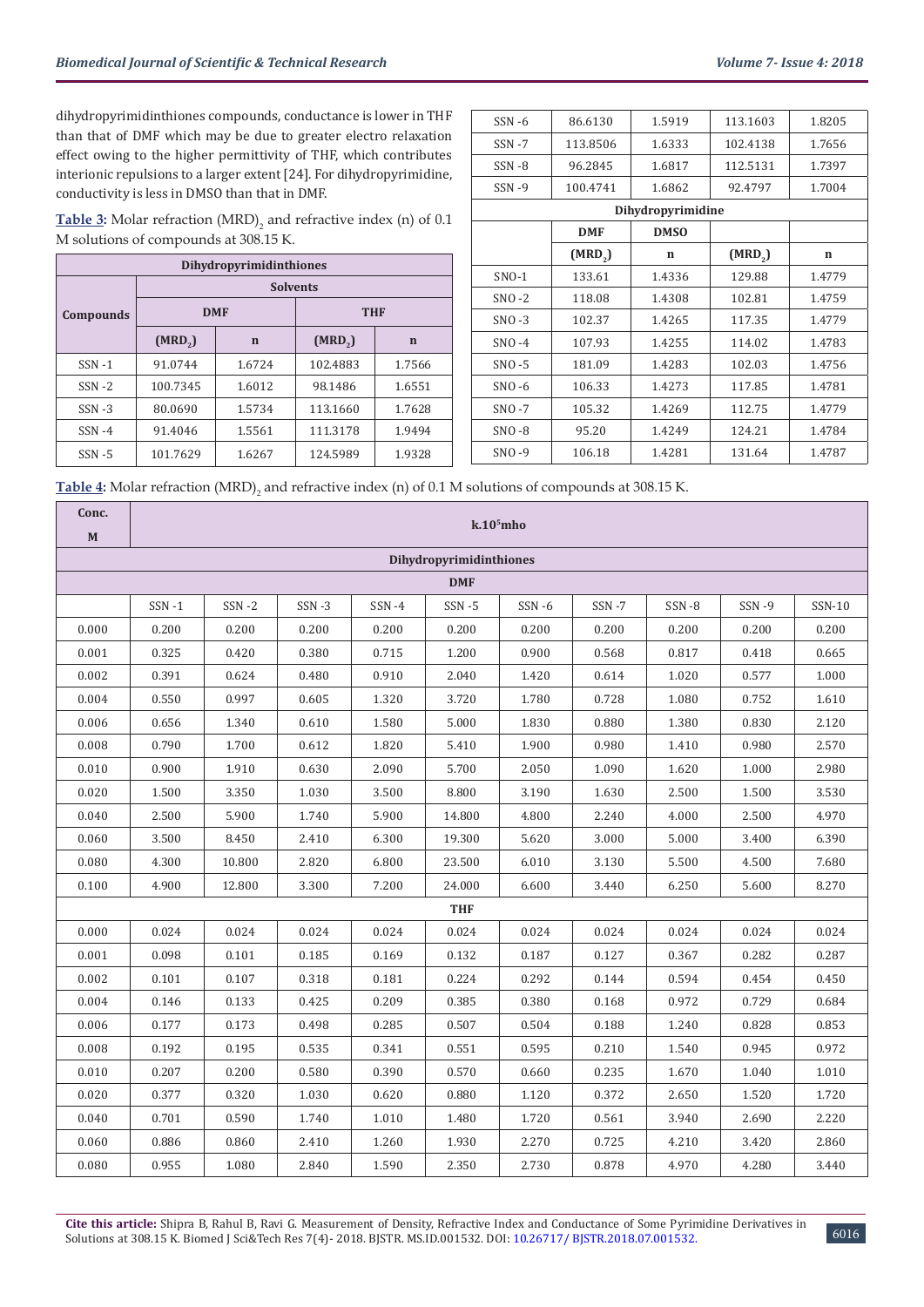| 0.100             | 1.180     | 1.280     | 3.340     | 1.900    | 2.400       | 2.990     | 1.000     | 5.550     | 5.070   | 3.510  |
|-------------------|-----------|-----------|-----------|----------|-------------|-----------|-----------|-----------|---------|--------|
| Dihydropyrimidine |           |           |           |          |             |           |           |           |         |        |
|                   |           |           |           |          | <b>DMF</b>  |           |           |           |         |        |
|                   | $SNO - 1$ | $SNO - 2$ | $SNO - 3$ | $SNO -4$ | $SNO - 5$   | $SNO - 6$ | $SNO - 7$ | $SNO - 8$ | $SNO-9$ | SNO-10 |
| 0.000             | 0.200     | 0.200     | 0.200     | 0.200    | 0.200       | 0.200     | 0.200     | 0.200     | 0.200   | 0.200  |
| 0.001             | 0.390     | 0.322     | 0.400     | 0.422    | 0.300       | 0.310     | 0.422     | 0.320     | 0.261   | 0.550  |
| 0.002             | 0.461     | 0.390     | 0.530     | 0.640    | 0.354       | 0.415     | 0.591     | 0.440     | 0.304   | 0.781  |
| 0.004             | 0.672     | 0.532     | 0.847     | 0.993    | 0.494       | 0.552     | 0.982     | 0.622     | 0.377   | 1.142  |
| 0.006             | 0.866     | 0.686     | 1.200     | 1.410    | 0.592       | 0.774     | 1.342     | 0.792     | 0.446   | 1.480  |
| 0.008             | 0.993     | 0.863     | 1.491     | 1.820    | 0.690       | 0.983     | 1.751     | 0.984     | 0.521   | 1.843  |
| 0.010             | 1.180     | 1.075     | 1.844     | 2.190    | 0.811       | 1.231     | 2.090     | 1.131     | 0.617   | 2.150  |
| 0.020             | 2.140     | 1.674     | 3.420     | 5.700    | 1.151       | 2.090     | 3.630     | 2.160     | 0.833   | 3.210  |
| 0.040             | 3.830     | 3.060     | 5.560     | 10.220   | 1.925       | 3.510     | 6.240     | 3.600     | 1.121   | 4.220  |
| 0.060             | 5.190     | 4.100     | 7.230     | 14.800   | 2.360       | 4.620     | 9.090     | 4.740     | 1.324   | 5.960  |
| 0.080             | 6.180     | 4.950     | 7.820     | 18.800   | 2.750       | 5.720     | 11.130    | 4.980     | 1.567   | 7.310  |
| 0.100             | 7.030     | 5.700     | 8.520     | 22.600   | 3.200       | 6.410     | 13.440    | 5.300     | 1.775   | 9.22   |
|                   |           |           |           |          | <b>DMSO</b> |           |           |           |         |        |
| 0.000             | 0.016     | 0.016     | 0.016     | 0.016    | 0.016       | 0.016     | 0.016     | 0.016     | 0.016   | 0.016  |
| 0.001             | 0.134     | 0.124     | 0.191     | 0.117    | 0.291       | 0.027     | 0.023     | 0.022     | 0.030   | 0.023  |
| 0.002             | 0.237     | 0.177     | 0.286     | 0.197    | 0.524       | 0.038     | 0.028     | 0.029     | 0.045   | 0.027  |
| 0.004             | 0.425     | 0.288     | 0.497     | 0.382    | 0.980       | 0.060     | 0.036     | 0.039     | 0.084   | 0.039  |
| 0.006             | 0.652     | 0.375     | 0.678     | 0.548    | 1.350       | 0.082     | 0.045     | 0.050     | 0.121   | 0.051  |
| 0.008             | 0.871     | 0.473     | 0.870     | 0.760    | 1.670       | 0.104     | 0.053     | 0.062     | 0.154   | 0.061  |
| 0.010             | 1.010     | 0.520     | 1.070     | 1.020    | 2.040       | 0.124     | 0.159     | 0.078     | 0.214   | 0.110  |
| 0.020             | 1.560     | 0.770     | 1.750     | 1.680    | 3.570       | 0.356     | 0.243     | 0.137     | 0.282   | 0.192  |
| 0.040             | 2.700     | 1.320     | 3.070     | 3.020    | 3.780       | 0.567     | 0.385     | 0.248     | 0.371   | 0.301  |
| 0.060             | 3.770     | 1.780     | 4.080     | 4.160    | 4.070       | 0.785     | 0.554     | 0.361     | 0.497   | 0.438  |
| 0.080             | 5.370     | 2.260     | 5.010     | 5.340    | 4.530       | 0.883     | 0.718     | 0.451     | 0.620   | 0.562  |
| 0.100             | 6.330     | 2.890     | 5.910     | 6.810    | 4.680       | 0.996     | 0.910     | 0.522     | 0.801   | 0.756  |

From corrected conductance, specific conductance (κ) and equivalent conductance  $(\lambda_c)$  are calculated using the following equations:

$$
\kappa = k\theta \tag{6}
$$

$$
\lambda_{\epsilon} = 1000 \frac{\kappa}{C} \tag{7}
$$

where  $\theta$  is the cell constant (0.96 cm<sup>-1</sup>) and c is the concentration (g. equi. /lit.) of solution.

**Table 5:** The limiting equivalent conductance (λ0) of some synthesized compounds at 308.15 K.

| Compound code                  | $\lambda_0$ mho.cm <sup>2</sup> . equi. <sup>1</sup> |      |  |  |  |  |
|--------------------------------|------------------------------------------------------|------|--|--|--|--|
| <b>Dihydropyrimidinthiones</b> |                                                      |      |  |  |  |  |
|                                | <b>DMF</b><br><b>THF</b>                             |      |  |  |  |  |
| $SSN - 1$                      | 2.8                                                  | 1.5  |  |  |  |  |
| $SSN - 2$                      | 5.2                                                  | 1.68 |  |  |  |  |
| $SSN - 3$                      | 3.6                                                  | 2.3  |  |  |  |  |
| $SSN -4$                       |                                                      | 2.5  |  |  |  |  |
| $SSN - 5$                      | 12.7                                                 | 1.5  |  |  |  |  |

| $SSN - 6$ | 8.5               | 2.29        |
|-----------|-------------------|-------------|
| $SSN - 7$ | 4.7               | 2.52        |
| SSN-8     |                   |             |
| SSN-9     | 3.1               | 3.5         |
| SSN-10    | 6                 |             |
|           | Dihydropyrimidine |             |
|           | <b>DMF</b>        | <b>DMSO</b> |
| SNO-1     |                   | 1.2         |
| $SNO - 2$ | 1.51              |             |
| $SNO - 3$ |                   |             |
| $SNO - 4$ | 2.4               | 1.1         |
| $SNO - 5$ |                   | 3           |
| $SNO - 6$ |                   | 0.5         |
| SNO-7     | 1.26              | 0.2         |
| $SNO - 8$ | 2.45              | 0.2         |
| SNO-9     | 1.46              | 0.14        |
| SNO-10    | 0.92              | 0.12        |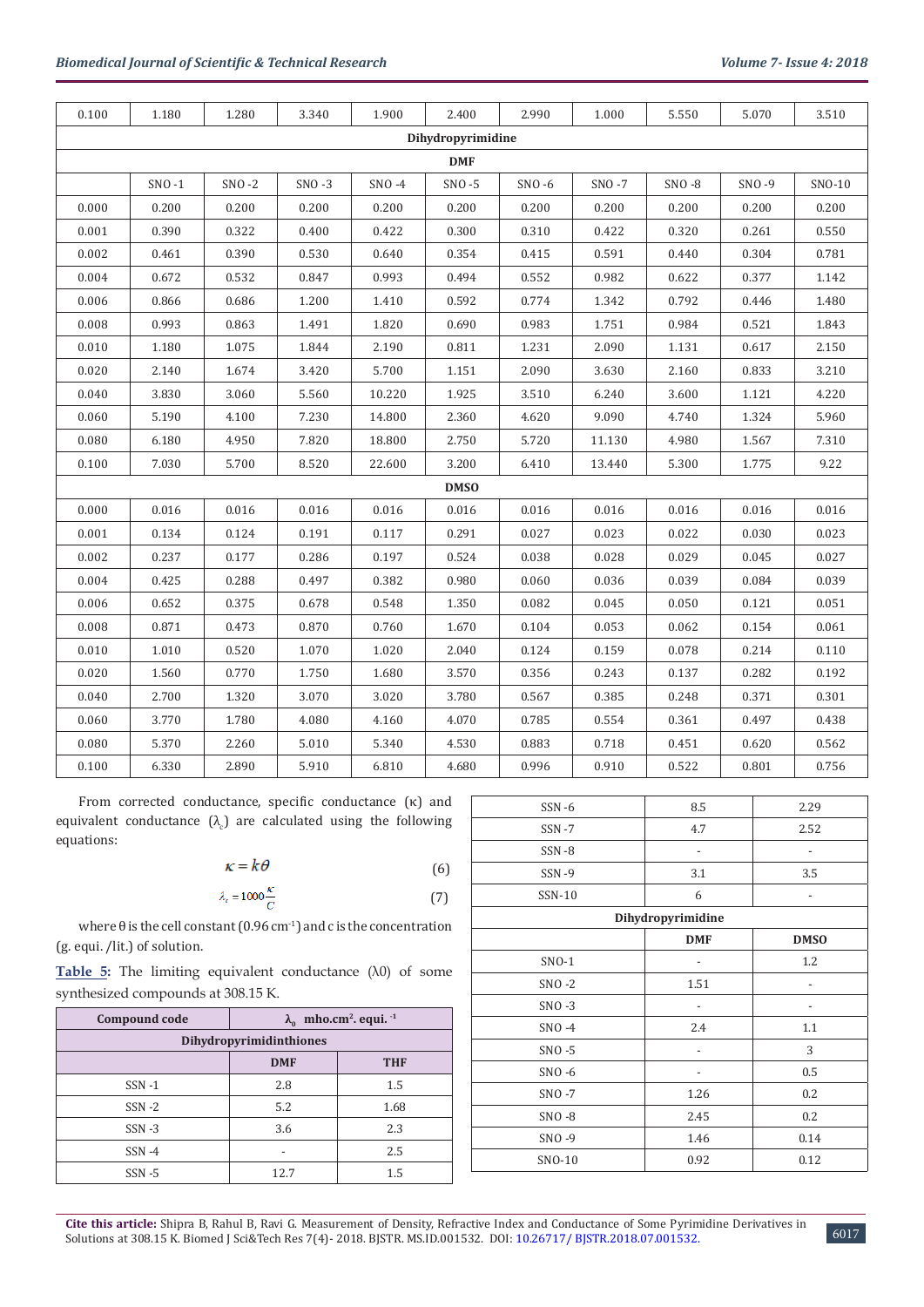The equivalent conductance  $(\lambda_c)$  is plotted against  $\forall C$ for all compounds as shown in (Figures 1 & 2). For all the dihydropyrimidinthiones and dihydropyrimidine, the equivalent conductance increases with concentration in both the solvents. It is obvious from figures that some of the compounds behave as strong electrolytes whereas others exhibited weak electrolytic

behavior. The behavior is different in different solvents. For weak electrolytes, it is difficult to determine  $\lambda_{0}$ . However, for some of the compounds in the studied solutions of compounds,  $\lambda_0$  values are evaluated approximately by extrapolation method and are reported in Table 5.





# **Conclusion**

It is observed that physicochemical parameters of compounds in solution depends not only on the structure and substitution of the compound but also on the nature of solvent in which it is dissolved.

The molecular interactions occurring in the solution affect volume which in turn causes a small change in density and refractive index. Depending upon the nature of solvent, the conductance i.e., electrolytic behavior of compounds also changes.